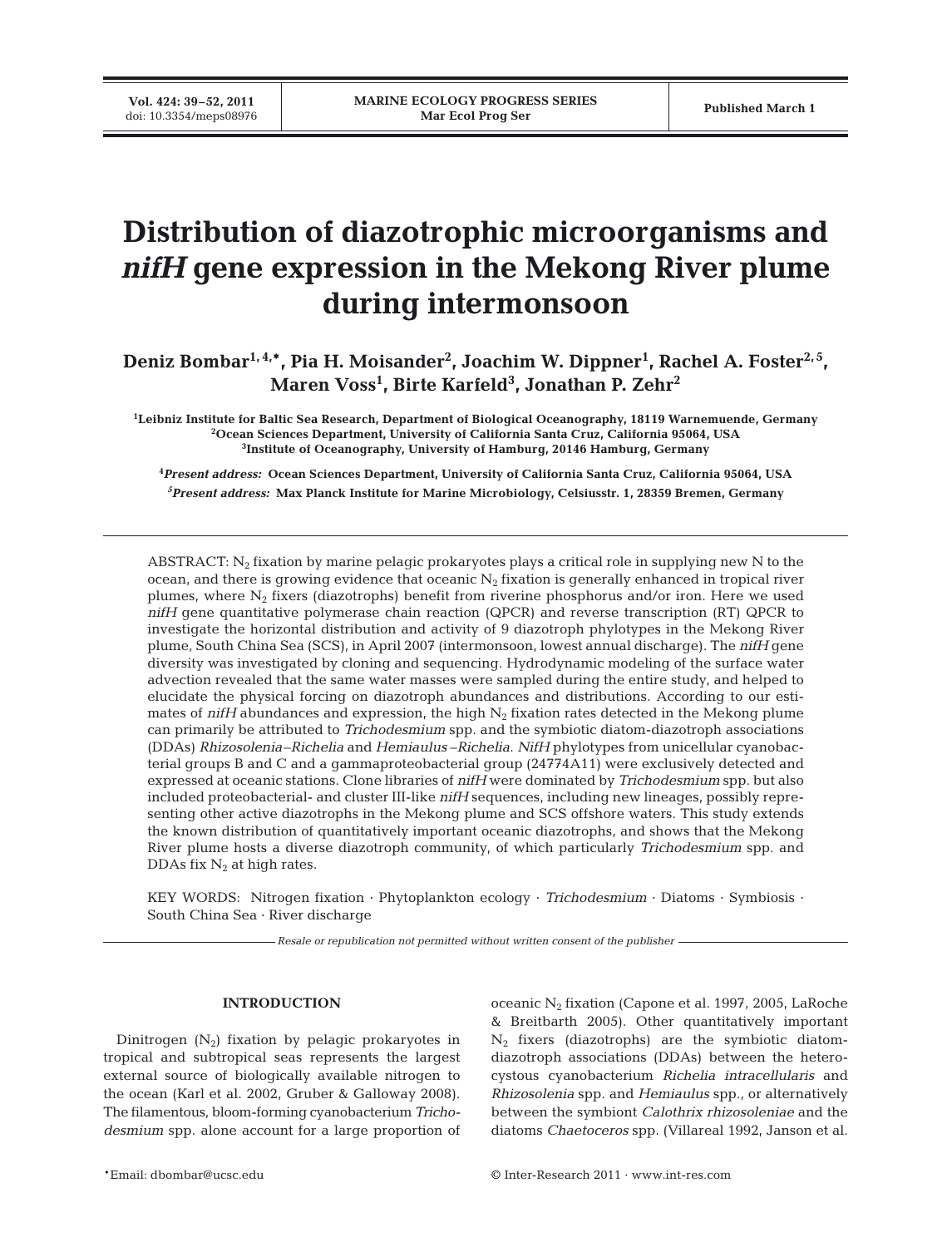1999, Foster & Zehr 2006). Further, by analyzing the diversity and distribution of the *nifH* gene (encoding the iron-containing subunit of nitrogenase enzyme), previously unrecognized unicellular microbes were discovered in the marine environment (Zehr & McReynolds 1989, Zehr et al. 1998). Many subsequent studies have focused on unicellular cyanobacterial diazotrophs, and results suggest that they as well contribute substantially to oceanic  $N_2$  fixation (Zehr et al. 2001, Montoya et al. 2004, Church et al. 2005a).

Although  $N_2$  fixation is recognized as a key component of the oceanic nitrogen cycle, it remains challenging to reliably integrate diazotroph inputs over large spatial scales. In order to improve these estimates, it is necessary to better understand how environmental factors control the distributions of various diazotroph species. Diazotroph communities appear to differ between surface waters of the open ocean, deeper waters, and the coastal ocean, reflecting different selective pressures acting on diazotrophs in these environments (Zehr et al. 2003). *Trichodesmium* spp. and different unicellular diazotrophic cyanobacteria are frequently found in warm surface waters of the oligotrophic open ocean, where their growth can be limited by phosphorus and iron availability (Sañudo-Wilhelmy et al. 2001, Kustka et al. 2002, Mills et al. 2004). However, later studies showed that these major groups have more distinct spatial distributions, with group A unicellular cyanobacteria (UCYN-A) generally occurring deeper in the water column and at lower temperatures compared to group B unicellular cyanobacteria (UCYN-B, *Crocosphaera watsonii)* and *Trichodesmium* spp. (Langlois et al. 2008, Moisander et al. 2010). Further, in contradiction to traditional beliefs that river-influenced sites are unfavorable for diazotrophs, coastal areas and tropical river plumes farther offshore can be characterized by high rates of  $N_2$  fixation (Moisander et al. 2002, Chan et al. 2006, Bonnet et al. 2009). A prominent example comes from the western tropical north Atlantic (WTNA), where rates of  $N_2$  fixation in the Amazon River plume exceeded vertical nitrate fluxes (Carpenter et al. 1999). The diazotroph community in this river plume mainly consisted of the DDAs *Hemiaulus–Richelia*, which presumably benefit from the combined riverine inputs of phosphorus, silicate, and iron (Carpenter et al. 1999, Foster et al. 2007). Unlike *Trichodesmium* spp. and other diazotrophs, the fast-sinking DDAs efficiently contribute to the sequestration of atmospheric carbon in the deep sea (Scharek et al. 1999a,b, Mulholland 2006, Subramaniam et al. 2008). It was assumed that high  $N_2$  fixation, in particular carried out by DDAs, could be a general phenomenon in tropical river plumes (Subramaniam et al. 2008), but few other studies in such systems have been conducted. In the framework of a Vietnamese–German

research project, we had an opportunity to investigate diazotroph distributions and activities in surface waters of the South China Sea (SCS) which are affected by the Mekong River, the 10th largest river of the world by discharge (Perry et al. 1996).

To date, the impact of Mekong runoff on the biogeochemistry and phytoplankton species distribution in the SCS has rarely been described in the literature. There are pronounced differences in discharge of water and nutrients between different monsoon seasons, with 85% of the total annual outflow (about  $500 \text{ km}^3$ ) occurring during the southwest (SW) monsoon when the river plume flows northeast-ward towards the open SCS (Le et al. 2007). In contrast, the plume flows near shore in a southwesterly direction during the northeast (NE) monsoon (November to March) and during intermonsoon (April) when the discharge reaches its annual minimum (Le et al. 2007). We investigated pelagic  $N_2$  fixation and phytoplankton species distributions in the area in April 2007 and September 2008. During both cruises, very high rates of  $N_2$  fixation were measured in surface waters affected by the Mekong plume, with up to 22.77 nmol N  $l^{-1}$  h<sup>-1</sup> in April 2007, covering up to 47% of the N demand of primary productivity (Grosse et al. 2010). However, by light microscopy it was impossible to unambiguously identify the responsible diazotrophs. Therefore, in the present study, surface samples taken in April 2007 were used to investigate the horizontal distribution and activity of 9 diazotroph phylotypes, using *nifH* gene quantitative polymerase chain reaction (QPCR) and reverse transcription (RT)-QPCR assays, respectively. Additionally, the *nifH* gene diversity along the salinity gradient was assessed by cloning and sequencing. In order to better understand and interpret our measures of  $N_2$  fixation and diazotroph community distributions, we simulated the surface flow of the river plume along the coast using a hydrodynamic model.

#### **MATERIALS AND METHODS**

**Sampling.** Samples were collected along 3 transects (Fig. 1a) between 15 and 20 April 2007, aboard the Vietnamese monitoring vessel 'BTh-0666 KN.' Total distances between coastal stations and stations farthest offshore were 29 km and 41 km on transects 1 and 3, respectively, and 135 km on transect 2. Stn 19, a 25 h mooring station, was sampled in order to describe the hydrography of the Mekong River plume throughout a complete tidal cycle (B. Karfeld et al. unpubl.; used for model validation). At all stations, we recorded profiles of conductivity, temperature, and depth (CTD) using a Seabird SBE19 plus sensor with measurement error of 0.01 for salinity. Turbidity profiles were recorded with an infrared turbidity meter recording nephelometric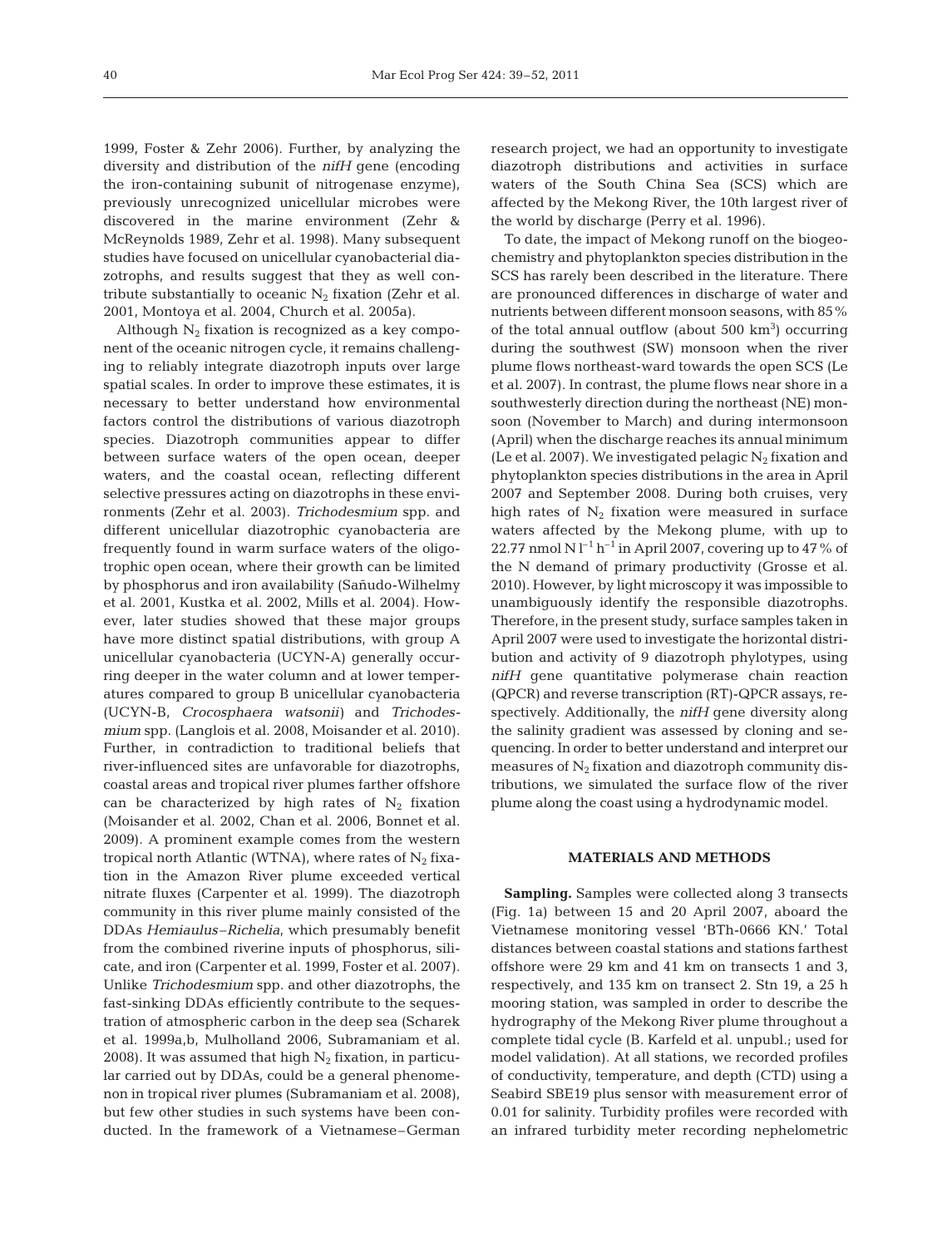



Fig. 1. (a) Mekong River Estuary, showing locations of CTD-stations (Eulerian station coordinates) on transects 1 (T1), 2 (T2), and 3 (T3). (b) Using the modified HAMSOM model, stations were transformed onto Lagrangian coordinates, i.e. coordinates relative to the time when the last station (Stn 25, 4 April 2007, 08:30 h) was sampled. (c) Propagation of the Mekong River plume between 9 April 2007, 00:00 h and 22 April 2007, 00:00 h, as shown by results of a Lagrangian tracer experiment in HAMSOM. From coordinates of Stns 1, 2, and 3, 1 tracer was released every hour for a model run of 335 h. In (c), the Eulerian sampling stations are included to show their posi-tion relative to the modeled plume propagation

turbidity units (NTU), with a measurement error of 0.5 NTU (Seapoint). In total, 27 surface water samples were taken with a 10 l Niskin bottle. Mooring Stn 19 was sampled hourly by CTD between 06:00 h on 18 April 2007 and 07:00 h on 19 April 2007 (local times), but here we only report data from 7 consecutive time points (19\_1 for cast 1 and so on), during which samples were collected for nucleic acids and chemical parameters described below. The vertical distribution of photosynthetically active radiation (PAR) was measured using a LICOR spherical light sensor. PAR measurements were limited to Stns 1, 3, 5, and 12, because the sensor was not deployable at most stations due to strong tidal currents (up to  $1.8 \text{ m s}^{-1}$ ).

**Nutrient analyses.** Surface samples were collected at 27 stations to determine concentrations of nitrate  $(NO<sub>3</sub><sup>-</sup>)$ , nitrite  $(NO<sub>2</sub><sup>-</sup>)$ , phosphate  $(PO<sub>4</sub><sup>3</sup><sup>-</sup>)$ , and silicate  $(Si(OH)_4)$ . The water samples were immediately frozen after filtration, and nutrients were analyzed at the Institute of Oceanography in Nha Trang, Vietnam, using standard colorimetric methods (Grasshoff et al. 1983). Under the local circumstances, detection limits were 0.05 µmol  $l^{-1}$  for  $NO_3$ ,  $NO_2$ , and  $PO_4$ , and 0.1 µmol l –1 for Si(OH)4. Nutrient ratios (N:P, Si:N) were only calculated for samples above these detection limits. Nutrients are hereafter termed N for  $NO<sub>3</sub><sup>-</sup> + NO<sub>2</sub><sup>-</sup>, P$  for  $PO_4^3$ <sup>-</sup>, and Si for Si(OH)<sub>4</sub>.

 $N_2$  **fixation.** Rates of  $N_2$  fixation were measured in triplicate surface water samples at 15 stations, using tracer assays described previously (Montoya et al. 1996). At each station, 3 polycarbonate bottles (2.3 l each) were filled and sealed with Teflon-coated butyl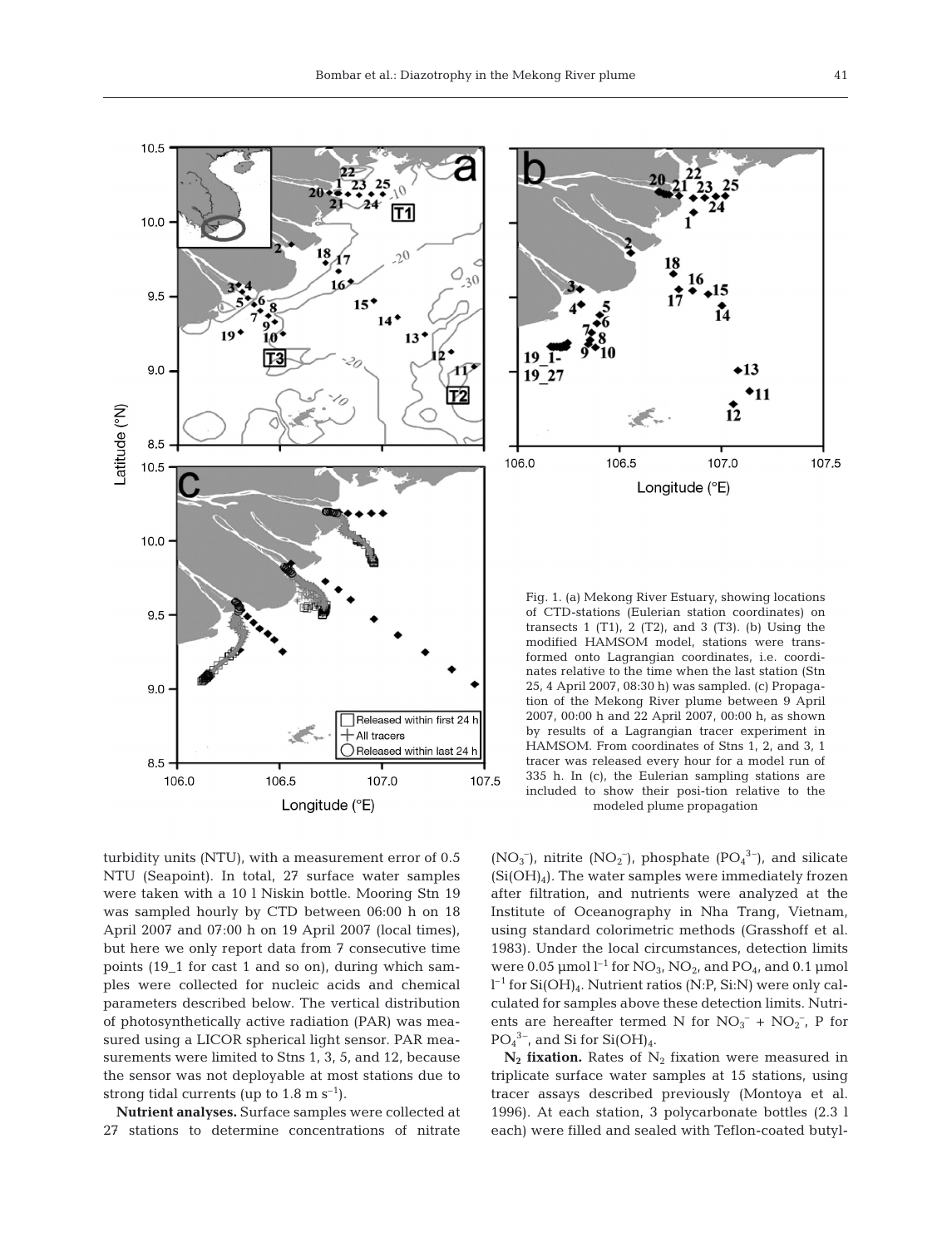rubber septa, and 2 ml of  $^{15}N_2$  gas (Sercon, 99 atom%) were added with a syringe. The bottles were shaken by hand for ca. 3 min to facilitate the dissolution of the  $15N<sub>2</sub>$  gas, and then incubated on deck under simulated *in situ* conditions, using neutral density screening (50%) and surface sea water for cooling. During the incubations, the bottles were gently agitated by the constant movement of our small vessel, which further facilitated the equilibration of the  ${}^{15}N_2$  gas bubble with the seawater. Because of the limited cruise time during the investigation, incubations were always initiated immediately after sampling. Most daylight incubations lasted either from around 06:00 to 12:00 h or from 12:00 to 18:00 h. Incubations during the night covered the entire dark period (12 h). Incubations were terminated by gentle filtration over precombusted Whatman GF/F filters. The remaining protocols followed Montoya et al. (1996).

**Nucleic acid sampling and extraction.** DNA and RNA samples were collected from the surface at 18 stations, including samples from 11 transect stations and 7 samples from mooring Stn 19. Seawater from the Niskin bottles was collected into 2 l acid-washed polycarbonate bottles. Immediately after sampling, between 150 and 1100 ml (depending on turbidity) were filtered onto 0.2 µm pore size Durapore (Millipore) filters, held in 25 mm diameter Sartorius filter holders, using a peristaltic pump. For DNA samples, seawater was size fractionated by pre-filtering through 10 µm pore size Isopore filters (Millipore). The filters were removed, placed into 1.5 ml cryovials, and stored in liquid nitrogen until arrival in the lab, where they were stored at –80°C.

A FastDNA® Pro Soil kit (MPI Biomed) was used for DNA extraction. We closely followed the manufacturer's extraction protocol, which includes a purification step for humic substances. RNA was extracted using a modified Qiagen RNeasy kit protocol. Sample filters were transferred into sterile bead beater tubes containing 350 µl of RLT buffer from the kit, 1% β-mercaptoethanol, and 30 µl of 0.1 mm glass beads (Biospec Products). The tubes were agitated in a bead beater (Mini-Beadbeater-96; Biospec) for 2 min, filters were removed, and the tubes were centrifuged for 1 min at  $8000 \times q$ . The supernatants were transferred to Qiagen shredder columns, centrifuged for 2 min at the maximum speed, and then transferred to clean 1.5 ml microcentrifuge tubes. The RNA purification was completed using RNeasy spin columns, following the manufacturer's protocol. An on-column DNAse step was included with a 1 h incubation. The RNA was eluted in 35 µl of RNAse-free water and stored at –80°C.

*nifH* **PCR, cloning, sequencing, and sequence analyses.** Diversity of the diazotroph populations was investigated by amplifying, cloning, and sequencing a 359 base pair (bp) fragment of the *nifH* gene from surface water samples taken at 8 stations (2, 3, 8, 10, 12, 15, 18, and 19\_1, 05:30 h; Fig. 1). We used a previously described nested PCR approach with degenerate primers (Zehr & Turner 2001). Amplified products were purified and cloned into pGEM-T vectors (Promega), and sequenced to both directions at the University of California Berkeley sequencing facility, using SP6 or T7 primers. Sequences were trimmed and integrity-checked using phred-phrap (Ewing et al. 1998). For each sample, sequences were considered different if they differed by more than 1 bp. Representative sequences  $(n = 57)$  were deposited to GenBank under accession numbers GQ475428 to GQ475484. For phylogenetic analyses, the edited sequences were translated and imported into an aligned ARB database (Zehr et al. 2003). Neighbor-joining trees were constructed in ARB (Ludwig et al. 2004) with Kimura correction (Kimura 1983) with translated sequences.

**cDNA synthesis.** RNA was reverse transcribed using a Super-Script III first strand cDNA synthesis kit (Invitrogen), following the manufacturer's protocol. The 20 µl reactions contained 5 µl of RNA template, 0.5 µmol l–1 reverse primer *nifH*2 (Zehr & Turner 2001), 0.5 mmol  $l^{-1}$  dNTP mixture, 2 µl of 10× RT-buffer, 5 mmol  $l^{-1}$  MgCl<sub>2</sub>, 10 mmol  $l^{-1}$  dithiothreitol, 2 U  $\mu$ l<sup>-1</sup> RnaseOUT (Invitrogen), and 10 U  $\mu$ <sup>-1</sup> reverse transcriptase (RT). Negative control reactions included a reaction with no RT and sample RNA (controls for DNA contamination), and a reaction with RT but template replaced with water. Reaction conditions were as follows: 50°C for 50 min, 85°C for 5 min, then tubes were placed on ice. Subsequently, 1 µl of RNase H was added to each reaction mixture, and tubes were incubated at 37°C for 20 min to eliminate residual RNA. The cDNA was stored at –20°C.

**Quantitative PCR and RT-QPCR.** Taq-Man® primer– probe sets that were previously designed for 9 oceanic diazotroph phylotypes were used to quantify *nifH* abundance and expression in QPCR assays (Table S1 in the Supplement at [www.int-res.com/articles/suppl/](http://www.int-res.com/articles/suppl/m424p039_supp.pdf) [m424p039\\_supp.pdf\). Q](http://www.int-res.com/articles/suppl/m424p039_supp.pdf)PCR reactions were conducted in a 7500 Real-Time PCR system (Applied Biosystems). QPCR reactions for samples were run in triplicate. Standard curves and PCR efficiency tests were carried out as described previously (Short et al. 2004, Short & Zehr 2005). Primer and probe sets specific for DDA symbionts and *Trichodesmium* spp. were used to detect targets in DNA extracts from both the 10 µm and 0.2 µm pore size filters, and gene copy abundances in the 2 size fractions were pooled. Standard curve linear regression  $r^2$  values were >0.98 for all reactions. Amplification efficiencies were ≥ 98.1% in all samples, except for 1 lower value in the sample from Stn 12 (95.7% in a reaction targeting *Tricho-*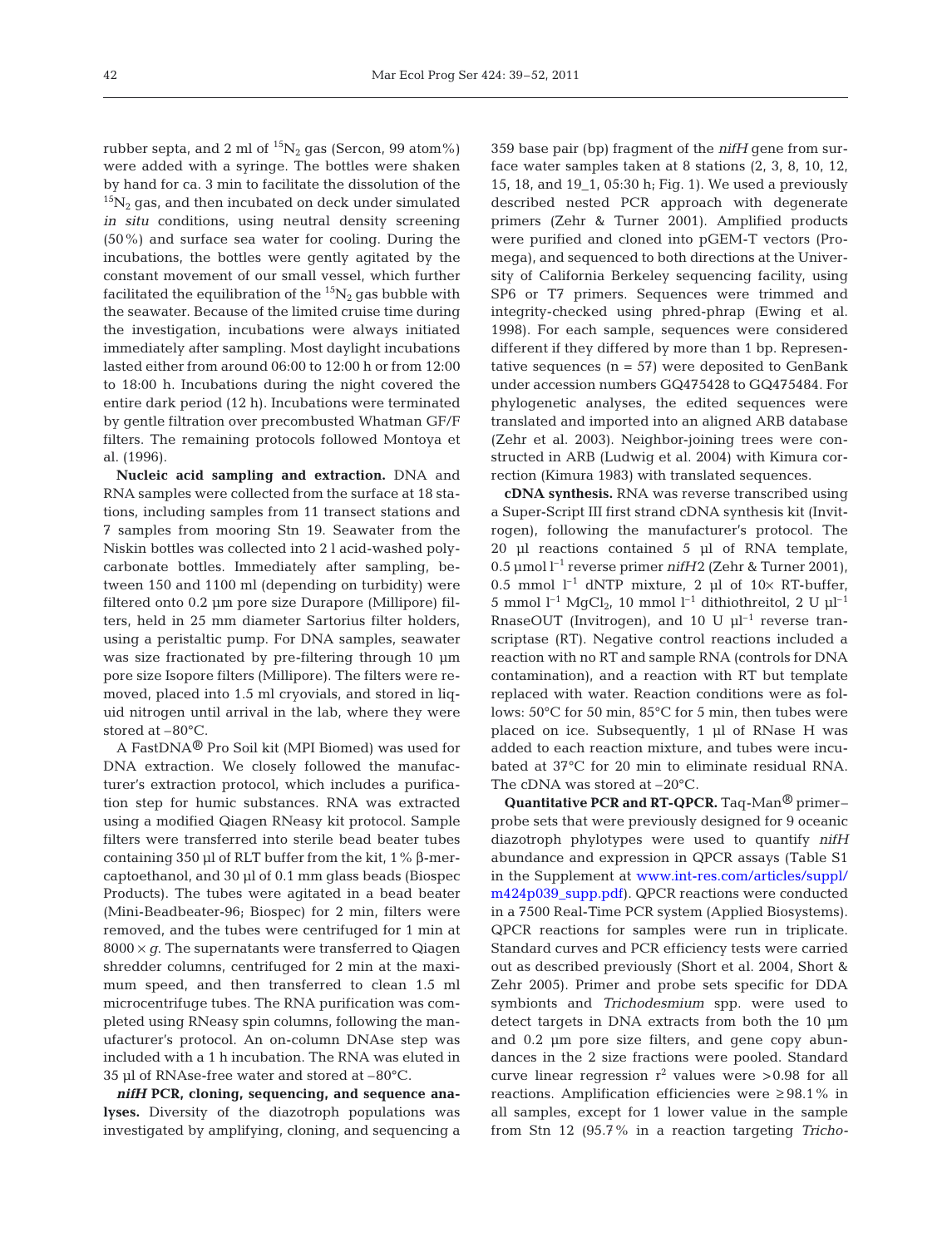In this study, data from QPCR/RT-QPCR assays were used to identify the presence of different diazotrophs and to indicate their active participation in  $N_2$  fixation at the different sampling stations. When comparing abundances of *nifH* gene copies between different stations, it must be kept in mind that absolute target abundances may be slightly variable, since multiple *nifH* gene copies per genome (so far only precluded for *Trichodesmium* spp., UCYN-A, and UCYN-B cyanobacteria), or multiple genomes per cell could exist. In the following, we refer to the quantified *nifH* genes and transcripts of the cyanobacterial symbionts with the abbreviations *R-R* for *Rhizosolenia*–*Richelia* (het-1), *H-R* for *Hemiaulus*–*Richelia* (het-2), and *C-C* for *Chaetoceros*–*Calothrix* (het-3), assuming that the symbionts were not free-living, but associated with their respective diatom hosts.

**Transformation onto Lagrangian coordinates and a Lagrangian tracer experiment.** We used a circulation model to characterize spatial and temporal patterns of the river plume propagation along the coast during intermonsoon flow conditions. B. Karfeld et al. (unpubl. data) simulated the circulation in the Mekong estuary, using an updated version of the numerical Hamburg Shelf Ocean Model (HAMSOM; Backhaus 1985, Pohlmann 2006). HAMSOM is a 3-dimensional, baroclinic, primitive equation model with a free surface (Backhaus 1985). We used a temporal resolution of 2.5 min, and a horizontal grid resolution of 1/60°. Hydrographic measurements from our study were used to validate the model results (Hein et al. 2007).

Two Lagrangian tracer experiments were carried out in surface currents calculated by HAMSOM. In the first experiment, we transformed our sampling stations onto Lagrangian coordinates (fixed in time), using the reference time of Stn 25, the last station sampled (4 April 2007, 08:30 h). This technique eliminates the effects of 'tidal aliasing,' i.e. the biased picture of the distribution of hydrographic parameters on fixed oceanographic stations which can result from the intermittent sampling of station transects across tideadvected water masses over time periods of several days (Brockmann & Dippner 1987). By the assumption of no vertical mixing, this technique allows the reconstruction of quasi-synoptic observations of the hydrography. In the second experiment, 1 tracer was released every hour for a model run of 335 h from Stns 1, 2, and 3 (9 April 2007, 00:00 h until 22 April 2007, 00:00 h). This experiment aimed at resolving the temporal scales at which the river plume flows along the coast, and at visualizing the frontal dynamics in this tidallydriven estuary. In both experiments, surface advection incorporated the effects of tides, river runoff, wind stress, and remote forcing due to boundary currents.

**Statistical analyses.** Correlations, linear regressions, and curve fittings were performed in SPSS 15.0 for Windows and Grapher 6.0 (Golden Software).

#### **RESULTS**

#### **Lagrangian tracer experiments**

There was only limited spatial displacement of the geographically fixed sampling stations by the transformation onto Lagrangian coordinates (Fig. 1a,b). The results of the tracer release experiment show the extension of the river plume front and the alongshore propagation of the plume in a south-westerly direction (Fig. 1c). The 'oldest' tracers are found farthest offshore, and tracers originating from Stn 3 spread in a southwesterly direction along a straight line. Within 335 h, the tracers covered a net distance of approximately 46 km across the shelf, and a maximum alongshore distance of 63 km.

#### **Environmental conditions**

We distinguish 3 station categories based on surface salinity, turbidity, and nutrient concentrations, and these categories will be referred to throughout this paper: (1) plume stations (salinity 14.3 to 29), (2) transitional stations (salinity 32 to 33.5), and (3) oceanic stations (salinity >33.5). The isolines of salinity defining the transitional zone are highlighted in figures showing surface distributions. The lowest salinity of 14.3 was observed at the plume Stn 3, from which salinities gradually increased towards oceanic stations (maximum of 34, Stn 13; Fig. 2a). All 7 samples taken at mooring Stn 19 fell into the salinity category 'transitional.'

Sea surface temperatures varied little between 28.5 and 31.5°C in the entire area, with the lowest temperatures at oceanic Stns 11 and 12, and the highest temperature at plume Stn 3 (data not shown).

Highly turbid surface waters (NTU ≥27) were largely confined to the area where depths were shallower than 20 m, i.e. to plume stations (Figs. 1a & 2b). Turbidity was clearly higher at transitional stations (2 to 9 NTU) than at oceanic stations  $(≤1 NTU)$ . At plume Stns 1, 3, and 5, where turbidity was between 42 and 79 NTU, PAR decreased to less than 50% of the surface value within the first meter of the water column, and to less than 1% at 2 m depth (data not shown). In contrast, at Stn 12, surface turbidity was below detection (<0.5 NTU), and PAR was still 40% of the surface value at 5 m depth.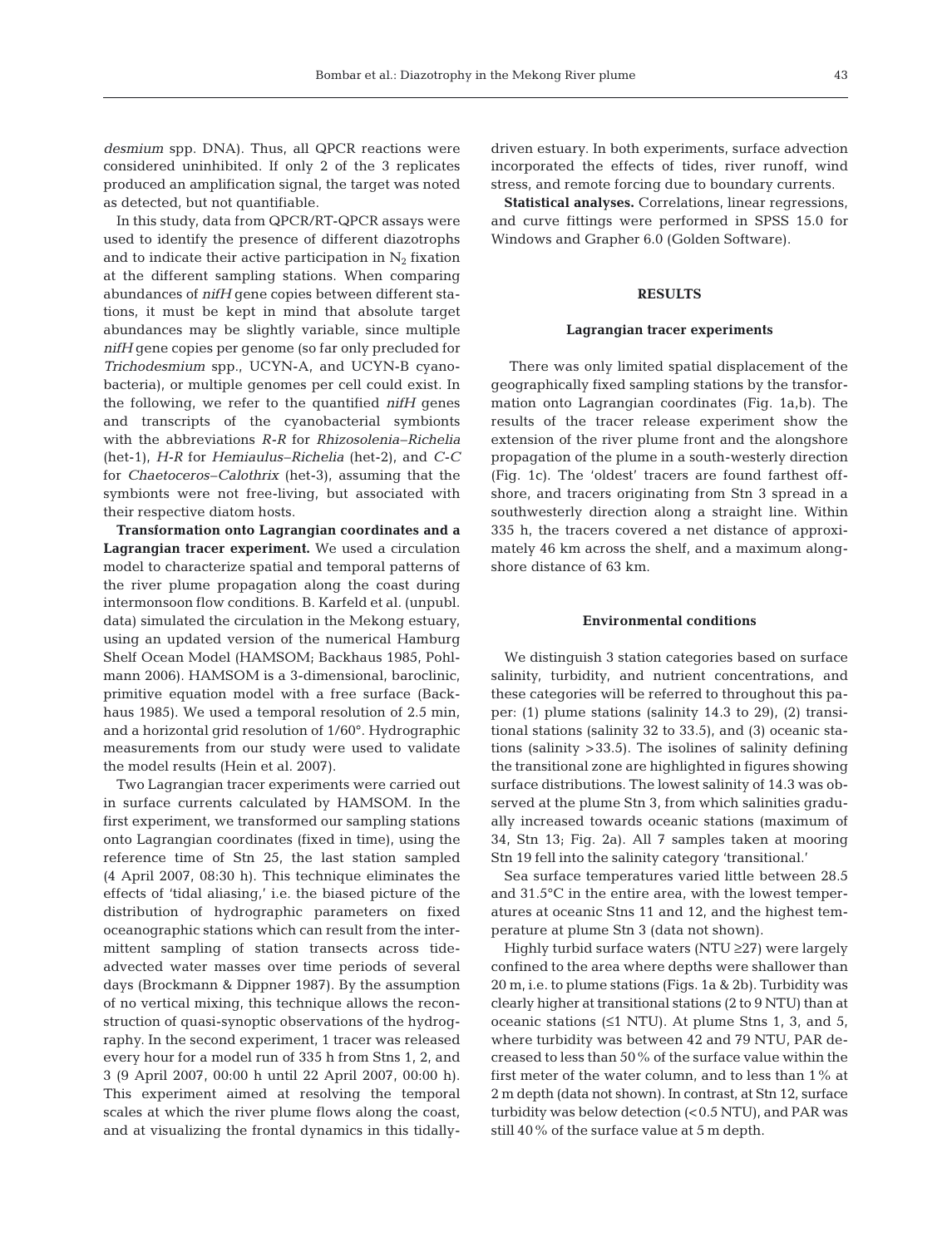

Concentrations of all nutrients also showed strong offshore gradients (Fig. 2c–e), with highest concentrations detected at plume stations (N  $\ge$  9.9 µM, P  $\ge$ 0.6  $\mu$ M, Si  $\geq$  22.0  $\mu$ M). Transitional stations had intermediate nutrient concentrations ( $N \le 0.9$  µM,  $P \le$ 0.3  $\mu$ M, Si  $\leq$  10.1  $\mu$ M), and at oceanic stations, nutrient concentrations were undetectable or low  $(N \le 0.3 \mu M,$ P below detection,  $Si \leq 3.6$  µM). Overall, nutrient concentrations as well as turbidity were negatively correlated with salinity (Table 1). There was a significant (p < 0.001) negative relationship between surface salinity and the ratio of N to P (N:P; Fig. 3a). N:P ratios lower than the Redfield ratio (16:1) were largely confined to transitional waters. Si:N ratios remained <5 at plume stations, varied widely between 4 and 49.3 at transitional stations, and between 2.8 and 22 at oceanic stations (Fig. 3b).

### **N2 fixation**

Rates of  $N_2$  fixation were measured at several stations within the plume (Stns 1 to 3, and 20\_1), transitional waters (8, 18, 19) and within oceanic waters (10, 11, 15; Table 2; discussed in detail by Grosse et al. 2010).  $N_2$  fixation was detectable at all of these stations. Daytime  $N_2$  fixation ranged from 0.59 nmol N  $l^{-1}$  $h^{-1}$  (plume Stn 20\_1) to 22.77 nmol N  $l^{-1}$   $h^{-1}$  (transitional Stn 19\_9). The highest rates of  $N_2$  fixation were detected at transitional and oceanic stations having surface salinities ≥32.6 and relatively low nutrient concentrations (Table 2).

Table 1. Pearson correlation matrix comparing changes in salinity, turbidity, and nutrient concentrations in surface waters.  $p \le 0.01$  is considered significant

|           | Salinity | р            | n  |
|-----------|----------|--------------|----|
| Salinity  | 1.000    |              | 32 |
| Turbidity | $-0.778$ | $\leq 0.001$ | 32 |
| Nitrate   | $-0.822$ | $\leq 0.001$ | 27 |
| Nitrite   | $-0.603$ | $\leq 0.001$ | 27 |
| Phosphate | $-0.919$ | $\leq 0.001$ | 27 |
| Silicate  | $-0.931$ | $\leq 0.001$ | 27 |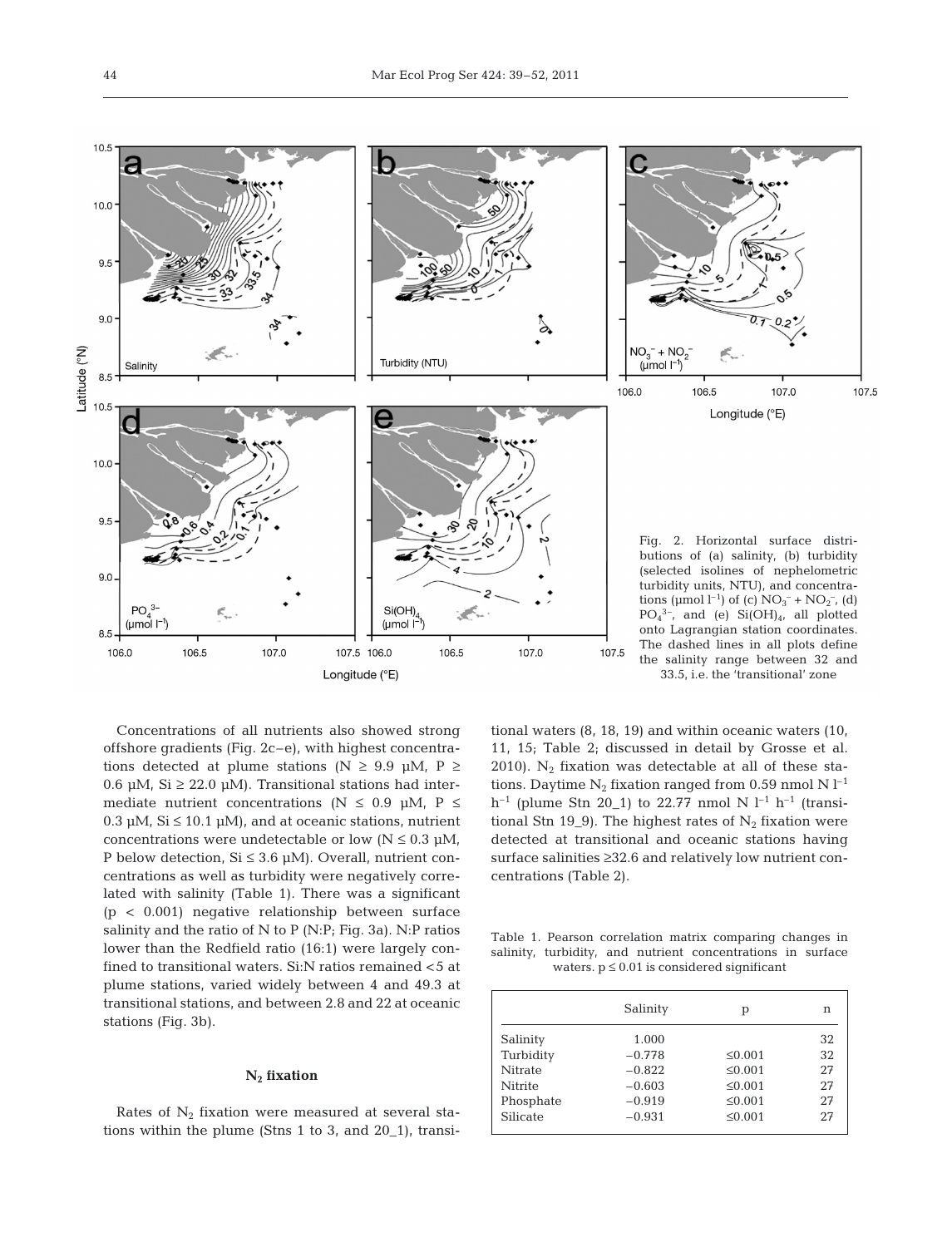## **Abundances of diazotrophs and** *nifH* **gene expression**

Gene copy abundances and expression of *nifH* in different phylotypes was quantified at all stations where  $N_2$  fixation was measured, and additionally at Stns 5, 12, and 18 (Table 2).

*NifH* gene copies and transcripts of the 'larger' diazotrophs *(Trichodesmium* spp., *R-R*, and *H-R)* were mainly found at transitional and oceanic stations (Fig. 4, Table 2), which were characterized by low N:P ratios ( $\leq$ 5.1), low N concentrations ( $\leq$ 0.9 µmol N), and highest N<sub>2</sub> fixation rates. *H-R* (4.5  $\times$  10<sup>3</sup> *nifH* gene copies  $l^{-1}$ ) and *Trichodesmium* spp.  $(5.7 \times 10^3 \text{ nifH gene})$ copies  $l^{-1}$ ) were also found at plume Stn 2, where N concentrations and the N:P ratio were high (11.6 µmol l –1; 17.6). However, *nifH* expression was not detected, and  $N_2$  fixation rates were comparatively reduced  $(1.01 \pm 0.31 \text{ nmol N } l^{-1} \text{ h}^{-1})$ . Similarly, *Trichodesmium* spp. was present with no detectable *nifH* gene expression at plume Stn 20<sub>-1</sub> (2.1 × 10<sup>3</sup> *nifH* gene copies  $l^{-1}$ ) and Stn 3 (3.0  $\times$  10<sup>4</sup> *nifH* gene copies l<sup>-1</sup>), which had high N concentrations, high N:P, and low  $N_2$  fixation (Table 2). Unicellular diazotrophs (UCYN-B, UCYN-C, and Gammaproteobacteria*)* were exclusively quantifiable and expressing *nifH* in samples from the largely oligotrophic oceanic stations (Fig. 4, Table 2). In some samples from transitional Stn 19, *nifH* expression was undetected for all 3 of the large diazotroph groups, although rates of  $N_2$  fixation were high (19\_1, 19\_9, and 19\_21; Table 2). Gene copies or transcripts of the *C-C* symbiosis, the Alphaproteobacteria, and UCYN-A cyanobacteria were not quantifiable in any of the samples.

## *nifH* **diversity and phylotype distributions**

In total, 82 *nifH* sequences were recovered from the 8 clone libraries amplified from surface samples, of which 52 sequences were considered unique. These sequences fell into clusters I and III according to the lineages defined by Zehr et al. (2003). Of the 82 total sequences, 24 were within the cyanobacterial lineage and had >95% amino acid sequence identity to *Trichodesmium erythraeum.* These sequences were recovered from oceanic and transitional Stns 10, 15, 18, and 19\_1 (05:30 h), where high abundances of *nifH* gene copies of *Trichodesmium* spp. were detected by QPCR. Sequences belonging to unicellular cyanobacterial groups (UCYN-B and UCYN-C) as well as heterocystous symbionts did not appear in the clone libraries.

The 45 remaining cluster I sequences, which were recovered from all stations except Stn 15, had a high identity with diverse proteobacterial sequences found in different ocean basins (Fig. S1 in the Supplement at [www.int-res.com/articles/suppl/m424p039\\_supp.](http://www.int-res.com/articles/suppl/m424p039_supp.pdf) [pdf\),](http://www.int-res.com/articles/suppl/m424p039_supp.pdf) including gammaproteobacterial sequences recovered from the SCS in April 2006 (e.g. EU052324, EU052591; Moisander et al. 2008). Only 1 sequence (GQ475478, Stn 12) had 99% amino acid sequence identity with the gammaproteobacterial sequence which was targeted with the QPCR primer–probe set in this study and previously (clone 24774A11, EU052413; Moisander et al. 2008). All other proteobacterial *nifH* sequences would not have been amplified by the applied gamma- and alphaproteobacterial primer–probe sets. The clone libraries also contained sequences from Stns 2, 3, 10, 12, 18, and 19\_1 that had between 90 and 98% protein identity with sequences



Fig. 3. Relationship between surface salinity and (a) N:P ratios, and (b) Si:N ratios. Horizontal dashed line in (a) represents the Redfield ratio of 16:1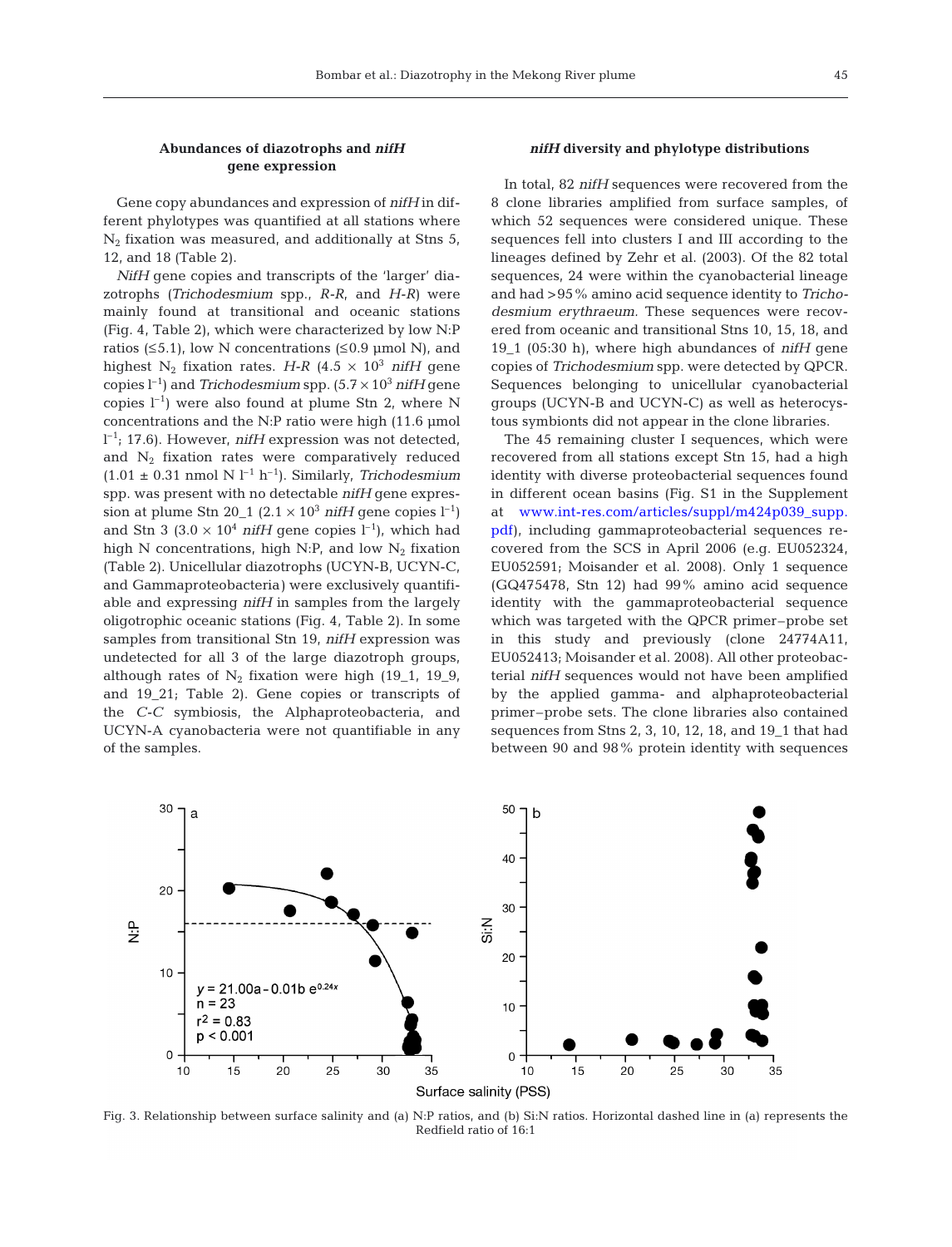Table 2. Mean  $niff$  gene copy abundances and (in parentheses) transcript abundances of detected phylotypes. P: plume, T: transitional, and O: oceanic stations. N concentrations of the tasks of  $N_2$  is and the set of  $N_2$ trations (NO<sub>3</sub>–+ NO<sub>2</sub>–), N:P ratios, and rates of N<sub>2</sub> fixation (mean  $\pm$  SD, n = 3, Grosse et al. 2010) are also shown. Time refers to sampling time for N<sub>2</sub> fixation assays and nucleic acids. UCYN-B and -C: unicellular cyanobacterial groups B and C; nd: measurement was carried out but target was not detected. d: detected but not quantifiableTable 2. Mean *nifH* gene copy abundances and (in parentheses) transcript abundances of detected phylotypes. P: plume, T: transitional, and O: oceanic stations. N concen-

| Gammaproteo-<br>bacteria                                  | nd (nd)<br>nd (nd)<br>nd (nd)<br>nd (nd)<br>nd (nd                                                                                                                                                                          | nd (nd)<br>nd (nd)<br>nd (nd)<br>nd (nd)<br>nd (nd)                                                                                                                | nd (nd)<br>nd (nd)<br>nd (nd)<br>nd (d)                                                                                                                      | $(8.8 \times 10^{4})$<br>$(3.1 \times 10^{4})$<br>$(2.8\times10^4)$<br>$(5.4 \times 10^{3})$<br>$3.3\times10^3$<br>$1.0\times10^3$<br>$7.5 \times 10^2$<br>$5.6 \times 10^2$ |
|-----------------------------------------------------------|-----------------------------------------------------------------------------------------------------------------------------------------------------------------------------------------------------------------------------|--------------------------------------------------------------------------------------------------------------------------------------------------------------------|--------------------------------------------------------------------------------------------------------------------------------------------------------------|------------------------------------------------------------------------------------------------------------------------------------------------------------------------------|
| UCYN-C                                                    | $\begin{array}{c} \text{nd} \text{ (nd)} \\ \text{nd} \text{ (nd)} \\ \text{nd} \text{ (nd)} \end{array}$<br>(nd)<br>nd (nd)<br>$\frac{1}{2}$                                                                               | nd (nd)<br>nd (nd)<br>nd (nd)<br>nd (nd)<br>nd (nd)                                                                                                                | nd (nd)<br>nd (nd)<br>nd (nd)<br>nd (nd)                                                                                                                     | $(4.7 \times 10^{4})$<br>$(1.1 \times 10^{4})$<br>$(2.0 \times 10^{4})$<br>$(7.9 \times 10^{2})$<br>$1.3\times10^3$<br>$4.0\times10^2$<br>nd<br>nd                           |
| UCYN-B                                                    | nd (nd)<br>nd (nd)<br>nd (nd)<br>nd (nd)<br>nd (nd)                                                                                                                                                                         | nd (nd)<br>nd (nd)<br>nd (nd)<br>nd (nd)<br>nd (nd)                                                                                                                | nd (nd)<br>nd (nd)<br>nd (nd)<br>nd (nd)                                                                                                                     | $(3.7 \times 10^5)$<br>$(3.3 \times 10^{2})$<br>$5.4\times10^3$<br>$5.2\times10^2$<br>nd (nd)<br>$\left( \text{nd} \right)$<br>$_{\rm nd}$                                   |
| Trichodesmium<br>spp.                                     | $3.0\times10^4$ (nd) $5.7\times10^3$ (nd)<br>$2.1 \times 10^{3}$ (nd)<br>nd (nd)<br>nd (nd)                                                                                                                                 | $2.0 \times 10^5$ (nd)<br>$5.3 \times 10^3$ (nd)<br>$3.6 \times 10^{4}$ (d)<br>$(1.1 \times 10^{4})$<br>$(6.9\times10^3)$<br>$1.2\times10^5$<br>$2.4\times10^4$    | $2.3 \times 10^{4}$ (nd)<br>$(1.3 \times 10^{4})$<br>$(3.8 \times 10^{5})$<br>$(2.5 \times 10^{4})$<br>$9.3\times10^4$<br>$5.7\times10^3$<br>$5.4\times10^4$ | $2.3 \times 10^{3}$ (nd)<br>$(3.0 \times 10^{4})$<br>$(7.7\times10^3)$<br>$2.4\times10^5$<br>$1.0\times10^4$<br>nd (nd)                                                      |
| Hemiaulus<br>Richelia-<br>$(het-2)$                       | $4.5 \times 10^{3}$ (nd)<br>nd (nd)<br>nd (nd)<br>nd (nd)<br>nd (nd)                                                                                                                                                        | $4.0 \times 10^2$ (nd)<br>$2.5 \times 10^{3}$ (d)<br>$(1.1 \times 10^{4})$<br>$8.6\times10^2$<br>nd (nd)<br>nd (nd)                                                | $(1.2 \times 10^{4})$<br>$(4.7 \times 10^{2})$<br>$(1.2 \times 10^{3})$<br>$5.1\times10^2$<br>$3.3\times10^2$<br>nd (nd)<br>$_{\rm nd}$                      | $(5.8 \times 10^{3})$<br>$(1.3 \times 10^{4})$<br>$(1.4 \times 10^{4})$<br>$1.5\times10^3$<br>$1.0\times10^3$<br>nd (nd)<br>$\overline{\mathrm{nd}}$                         |
| Rhizosolenia<br>Richelia-<br>$(het-1)$                    | nd (nd)<br>nd (nd)<br>nd (nd)<br>nd (nd)<br>nd (nd)                                                                                                                                                                         | $(9.8 \times 10^{3})$<br>$(1.6 \times 10^{3})$<br>$1.6 \times 10^3$<br>$1.0 \times 10^3$<br>nd (nd)<br>$\mathbf d$ (nd)<br>nd (nd)                                 | $2.4 \times 10^{3}$ (nd)<br>$(4.4\times10^3)$<br>$(2.3 \times 10^{4})$<br>$(5.6 \times 10^{2})$<br>$5.7\times10^3$<br>$1.0\times10^3$<br>nd                  | $9.0 \times 10^{3}$ (d)<br>$(5.2 \times 10^{4})$<br>$(1.4 \times 10^{6})$<br>$(2.0 \times 10^{6})$<br>$4.6\times10^4$<br>$3.4\times10^3$<br>$6.7 \times 10^{4}$              |
| $(mnol N I^{-1} h^{-1})$<br>$N_2$ fixation<br><b>Bulk</b> | $1.07 \pm 0.52$<br>$0.11 \pm 0.06$<br>$0.59 \pm 0.19$<br>$1.01 \pm 0.31$                                                                                                                                                    | $18.99 \pm 1.53$<br>$14.62 \pm 1.77$<br>$22.77 \pm 5.69$<br>$11.56 \pm 6.50$<br>$15.54 \pm 1.71$                                                                   | $12.90 \pm 5.64$<br>$5.76 \pm 0.70$<br>$12.52 \pm 0.5$                                                                                                       | $16.36 \pm 0.30$<br>$11.36 \pm 3.04$<br>$3.95 \pm 2.06$<br>I                                                                                                                 |
| $\mu$ mol N $I^{-1}$ ;<br>N:P ratio                       | $\begin{array}{c} 19.6; \, 20.2\\ 11.6; \, 17.6\\ 14.4; \, 22.1\\ 14.0; \, 18.6 \end{array}$<br>9.9; 15.8                                                                                                                   | $0.1, 0.9$<br>$0.1, 1.2$<br>$0.2; 1.8$<br>$0.2; 0.5$<br>0.1;0                                                                                                      | 0.2; 1.5<br>$0.7; 4.3$<br>$0.3; 1.8$<br>0.9; 5.1<br>L<br>0.0;                                                                                                | $\overline{\phantom{a}}$<br>$\begin{array}{c} \hline \end{array}$<br>0.0<br>0.1<br>0.0;<br>0.3                                                                               |
| date & time<br>Sampling                                   | $\begin{array}{c} 16 \ \mathrm{A} \mathrm{pr} \ 07, 06:00 \\ 16 \ \mathrm{A} \mathrm{pr} \ 07, 14:30 \\ 19 \ \mathrm{A} \mathrm{pr} \ 07, 15:00 \\ 15 \ \mathrm{A} \mathrm{pr} \ 07, 17:00 \end{array}$<br>16 Apr 07, 11:30 | $\begin{array}{c} 19 \ \mathrm{Apr} \ 07, \ 00:00 \\ 18 \ \mathrm{Apr} \ 07, \ 18:00 \end{array}$<br>$18 \mbox{ Apr }07, \, 12.00 \\ 19 \mbox{ Appr }07, \, 06.00$ | $18 \mathrm{\;Apr\;O7},05:30 \newline 16 \mathrm{\;Apr\;O7},17:00$<br>18 Apr 07, 15:00<br>18 Apr 07, 09:00<br>17 Apr 07, 16:00                               | 16 Apr 07, 18:20<br>17 Apr 07, 06:00<br>17 Apr 07, 07:00<br>17 Apr 07, 13:30                                                                                                 |
| Station                                                   | $\frac{20}{1}$                                                                                                                                                                                                              | $19 - 15$<br>$19 - 27$<br>$19 - 21$<br>$19 - 9$                                                                                                                    | $19 - 12$<br>$19 - 4$<br>$\begin{array}{c} 19 \\ 8 \end{array}$<br>$^{18}$                                                                                   | $10$<br>$\overline{2}$<br>15<br>$\Xi$                                                                                                                                        |
| Surface<br>salinity                                       | $7490$<br>$24490$<br>$2430$<br>14.3                                                                                                                                                                                         | 32.7<br>32.7<br>$32.8$<br>$32.8$                                                                                                                                   | $32.0$<br>$33.0$<br>33.0<br>33.4<br>33.1                                                                                                                     | 33.6<br>33.7<br>33.8<br>33.9                                                                                                                                                 |
|                                                           | $\mathbf{r}$                                                                                                                                                                                                                | $\vdash$                                                                                                                                                           |                                                                                                                                                              | $\circ$                                                                                                                                                                      |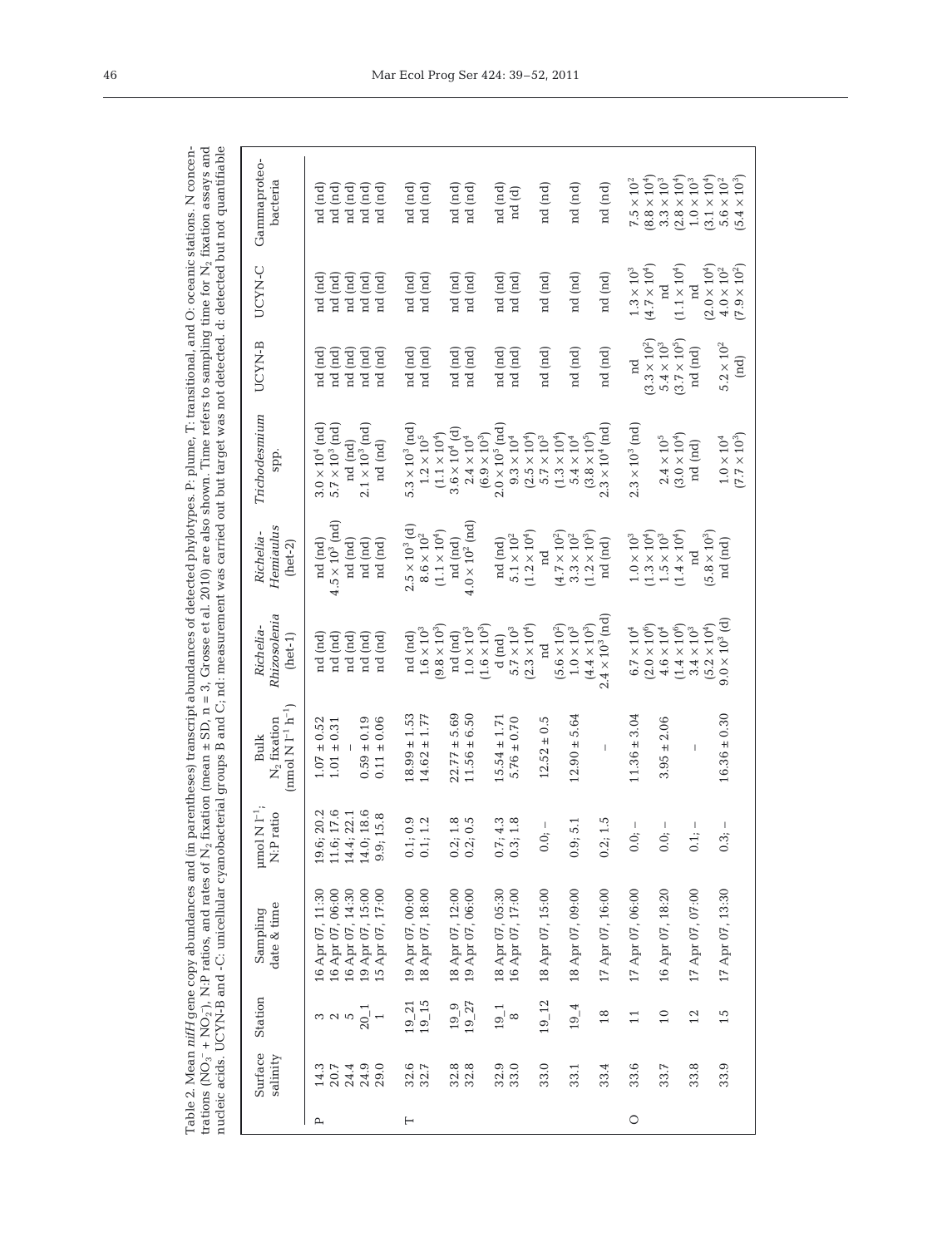

retrieved from the rhizosphere of the salt marsh cordgrass *Spartina alterniflora* (AF389820, Lovell et al. 2000), or with sequences isolated from rice field soil (EF583567).

Thirteen sequences recovered from Stns 2, 8, and 18 were more similar to cluster III-like sequences (Fig. S2 in the Supplement), with 9 sequences from Stn 8 being most similar (91 to 97% amino acid sequence identity) to sequences recovered from surface waters of the Gulf of Aqaba (Red Sea; EU151779, Foster et al. 2009). Also in this cluster III group, there were 3 sequences from Stns 2 and 18 that were similar (99% protein identity) to sequences retrieved from the rhizosphere of the salt marsh cordgrass (AY091859, Lovell et al. 2000). One sequence (GQ475474, Stn 18) had 98% identity at the

protein level to a sequence recovered from sediments in Jiaozhou Bay, China (FJ686498). The closest cultivated relatives with sequences in cluster III were anaerobic sulfate reducers (genus *Desulfovibrio*, 86 to 90% protein identity).

# **DISCUSSION**

# **Succession of biogeochemical conditions and N2 fixation along the estuarine mixing gradient**

 $N_2$  fixation is commonly detected in surface waters of the oligotrophic tropical and subtropical oceans. In contrast, river-influenced waters have traditionally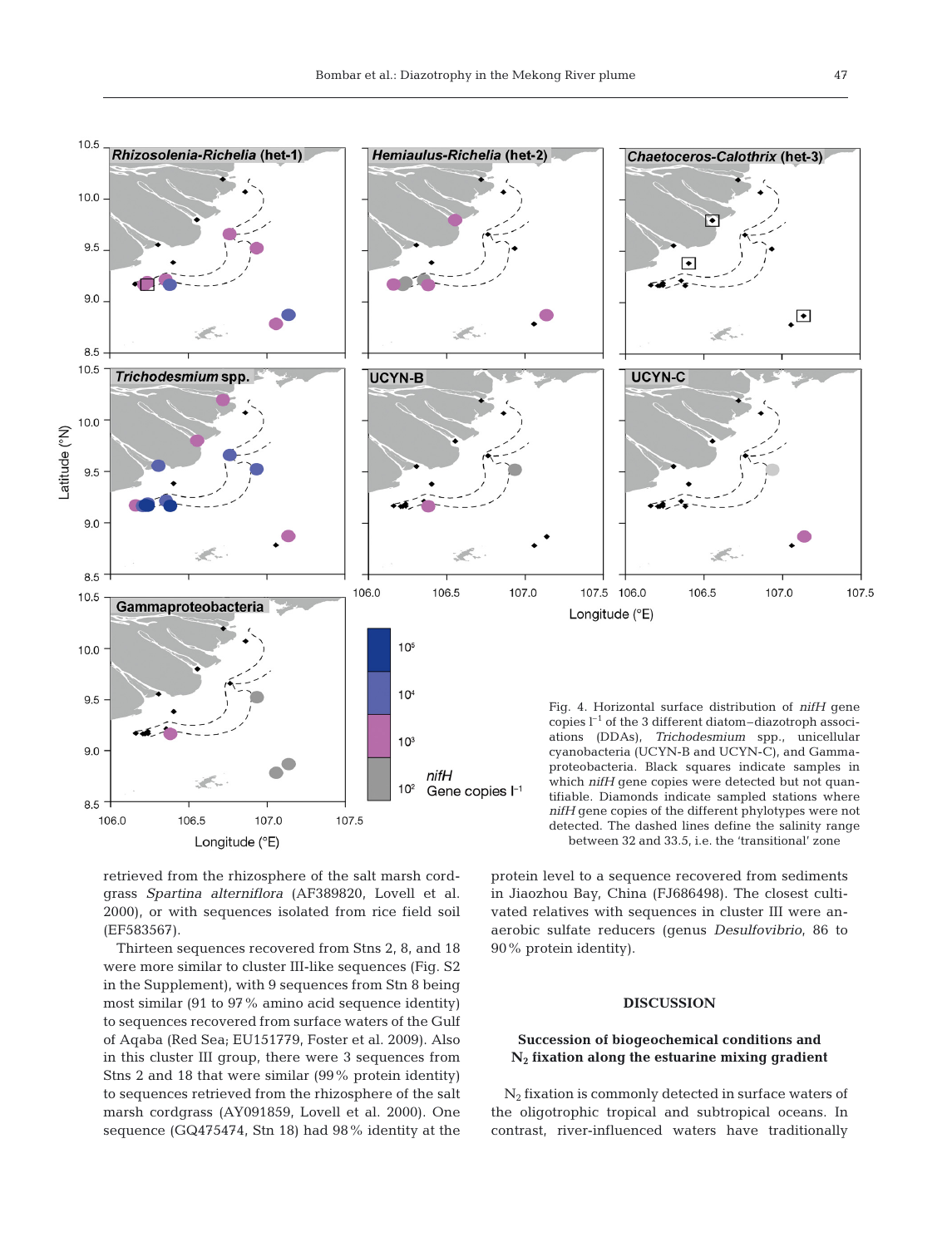been viewed as unfavorable sites for  $N_2$  fixation, since rivers were thought to only support new production by introducing dissolved nitrogen species to the ocean, including ammonium (NH<sub>4</sub>), which is a known suppressor of nitrogenase activity (Postgate 1982, Mulholland et al. 2001). Further, it was suggested that in estuaries, the short residence times of water masses (Smith 1984, Howarth 1988), elevated turbulence (Moisander et al. 2002), as well as grazing (Chan et al. 2006) and chemical controls (Marino et al. 2002) could reduce the formation of diazotrophic cyanobacterial blooms. Therefore, the observation that  $N_2$  fixation by marine diazotrophs can be greatly enhanced by Amazon River discharge was unexpected (Carpenter et al. 1999). Later it was also shown that in the SCS,  $N_2$  fixation occurs at very high and ecologically significant rates in surface waters affected by Mekong River outflow (Voss et al. 2006) (Table 2).

By combining approaches to study hydrography and nutrient setting in the Mekong River plume, we can now provide a clearer picture of how environmental factors determine phytoplankton species selection and lead to enhanced  $N_2$  fixation. Modeling of the surface water advection shows that we did not sample different water masses which successively flowed through the study area, but that water masses rather had a residence time in the area that was certainly long enough for a marine phytoplankton community to respond to riverine influence (Fig. 1). Due to differential changes of the availability of N, P, and Si along the mixing gradient between river and oceanic water, conditions for diazotrophs clearly improved towards higher salinities. At plume stations, the high N availability (N concentrations of  $\geq$ 9.9 µmol  $l^{-1}$ , and possibly also high concentrations of  $NH_4^+$ ) likely suppressed  $N_2$  fixation by marine diazotrophs (Mulholland et al. 2001), and high N:P ratios indicate P limitation of phytoplankton. Besides this, the decrease of PAR to less than 1% of the surface value within 2 m depth indicates that the plume waters nearest to the river mouth were possibly too turbid for the growth of phytoplankton, including photoautotroph diazotrophs. In contrast, at transitional stations, N:P ratios were clearly lower than the Redfield ratio of 16:1, and absolute N concentrations were  $\leq 0.9$  µmol l<sup>-1</sup>. These conditions represent N limitation for phytoplankton growth (Goldman & Glibert 1983), and thus a growth advantage for diazotrophs, which can take up the 'excess' P while covering their N demands by fixing  $N_2$ . Accordingly, the lowest rates of  $N_2$  fixation were measured at plume stations, while rates measured at transitional stations exceeded rates at plume and even oceanic stations (Table 2). We are aware that due to the different diurnal periodicity of  $N_2$  fixation in different diazotroph species (Church et al. 2005a), rates of  $N_2$  fixation cannot be compared between all stations in our study, since measurements were carried out during different times of the day at the different stations. However, each group of stations included morning, midday, and evening stations, and among these, the highest rates were found at transitional stations, while rates were always low at plume stations irrespective of when incubations were initiated.

# **Influence of the river discharge on the distribution and activity of different diazotrophs**

Studies that analyzed the diversity of the *nifH* gene in marine environments have identified previously unknown and quantitatively important pelagic diazotroph microorganisms (Zehr & McReynolds 1989, Zehr et al. 2001), and subsequently, QPCR/RT-QPCR approaches targeting *nifH* have greatly helped in assessing their distribution and in understanding how environmental factors regulate  $N_2$  fixation on the gene level. For example, studies in the oligotrophic North Pacific Ocean revealed the differing diurnal periodicity in  $N_2$  fixation of cyanobacteria and proteobacteria by analyzing *nifH* gene expression (Church et al. 2005a).

In the present study, we analyzed the surface distribution of *nifH* gene copies and transcripts of several diazotrophs on a station grid extending between the Mekong River mouth and offshore waters, and stations were intermittently sampled during various times of the day. Due to the temporal segregation of *nifH* gene expression in unicellular cyanobacteria, *Trichodesmium* spp., and DDAs (Church et al. 2005a), transcript detection is dependent on time of sampling, and thus transcript abundances, like rates of  $N_2$  fixation, cannot be directly compared between all stations in our study. However, the RT-QPCR data are useful for determining which diazotroph groups may have contributed to  $N_2$  fixation at different stations.

At some stations, there was a discrepancy between *nifH* expression and rates of  $N_2$  fixation (19\_1, 19\_9, 19\_21, Table 2). While the activity of diazotrophs appeared undetectable by looking at a snapshot of *nifH* expression at the time points of sampling (when  $N_2$  fixation incubations were initiated), the overall potential for  $N_2$  fixation was revealed by the rate measurements which integrate the  $N_2$  fixation activity of the whole diazotroph community over several hours. Apart from Stn 1, all samples in which  $N_2$  fixation was detected contained *nifH* gene copies and/or transcripts of one or several diazotroph phylotypes. Based on the molecular data presented here and the results from light microscopy (Grosse et al. 2010), we hypothesize that DDAs and *Trichodesmium* spp. were main contributors to  $N_2$  fixation within the transitional and the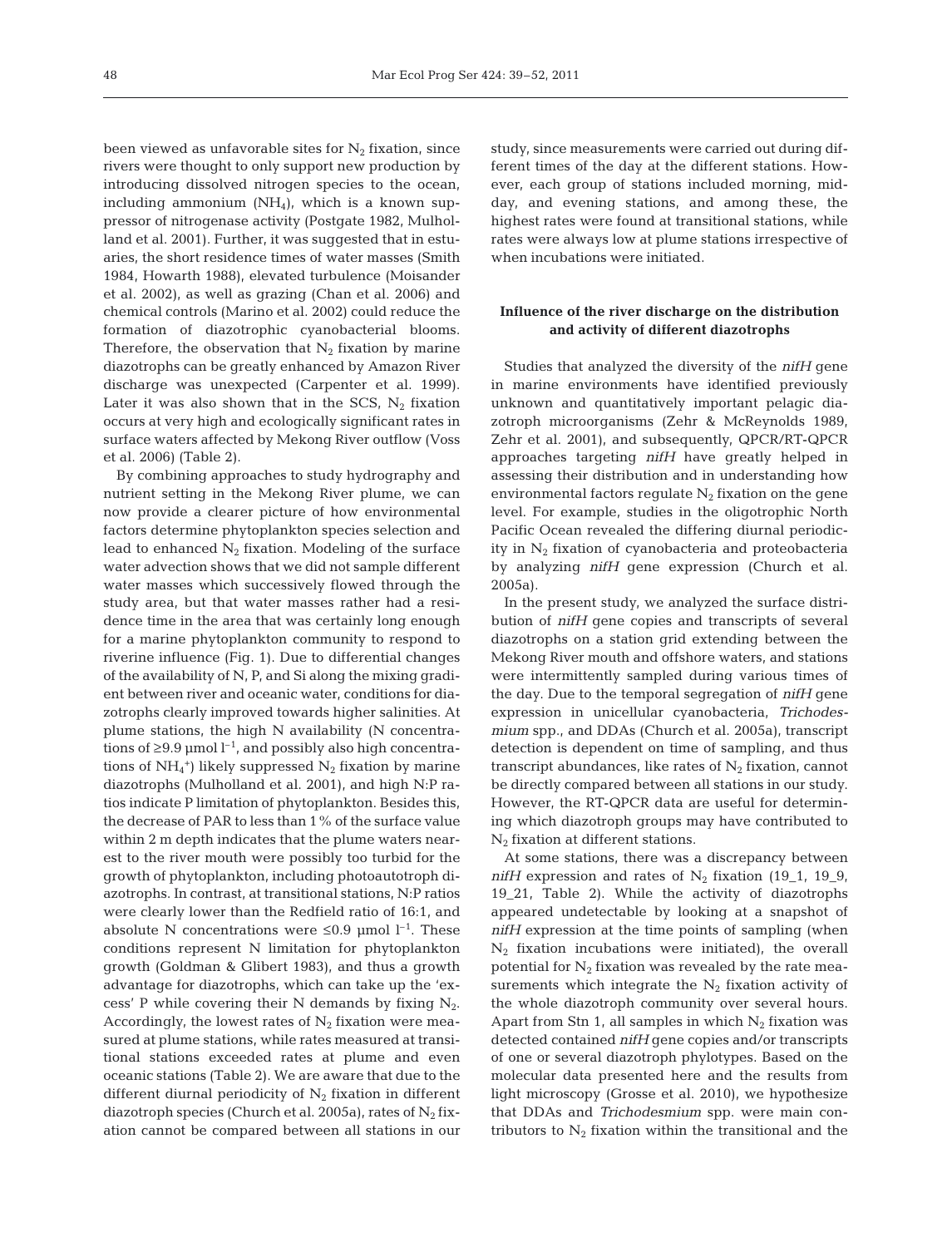oceanic zone, while UCYN-B, UCYN-C, and Gammaproteobacteria were only active at oceanic stations.

The concurrence of N-limiting conditions with the availability of Si and P at transitional stations should particularly favor the growth of DDAs. Based on microscopy, diatoms that potentially associate with *Richelia intracellularis*, including the genera *Rhizosolenia* and *Hemiaulus*, were indeed present at all stations and reached highest abundances at transitional and oceanic stations (Grosse et al. 2010). Here we confirm that the diazotroph symbionts of such diatoms were present and actively transcribing *nifH* at these stations. There was no clear relationship between abundances of host diatoms and abundances of *nifH* genes of the diazotroph symbionts, and at some stations (e.g. 19\_9), diatoms of the genera *Rhizosolenia* and *Hemiaulus* were abundant but *nifH* genes of their respective symbiont remained undetectable. However, *nifH* gene copies and transcripts of DDAs were found much more frequently and at high abundances at transitional stations compared to plume stations (Fig. 4, Table 2). We propose that the formation of diatom blooms was initiated in plume waters where nutrient concentrations were high, and that the greater abundances of DDA *nifH* genes at transitional stations represent a diatom population in which the proportion of DDAs increased as the river plume mixed with nutrient-poor ocean water and the incipient N-limitation selected for diazotrophy. Similar changes in the phytoplankton community were assumed to take place in the Amazon River plume, but on much larger spatial scales compared to Mekong River outflow (Foster et al. 2007). According to our modeling approach, the mixing between plume water and nutrient-depleted ocean water occurs on timescales of <14 d in the Mekong estuary (Fig. 1c). This time scale appears sufficient for the mentioned progressions to take place within a diatom bloom, as indicated by batch culture experiments with *Rhizosolenia*, in which the percentage diatom cells associated with *Richelia* increased from 5 to 65% within 12 d as a response to N depletion (Villareal 1990).

Although the biogeochemical setting seemed particularly favorable for DDAs, *Trichodesmium* spp. were also frequently detected and actively expressing *nifH* at transitional stations (Table 2). These results differ from the scenario observed in the Amazon River plume, where DDAs and particularly *H-R* clearly dominated over all other phylotypes in 'mesohaline' waters (salinities between 31.0 and 34.9), while the typical oceanic diazotrophs *Trichodesmium* spp. were most abundant in oligotrophic regions that were less influenced by the plume (Foster et al. 2007). Interestingly, in the study subsequent to the one described here (September 2008), which took place during peak discharge from the Mekong, we again found high abundances of potentially symbiotic diatoms and high  $N_2$ fixation at river-influenced stations (salinities ≥32), but in contrast to April 2007, abundances of *Trichodesmium* spp. were too low for reliable trichome counts (Grosse et al. 2010). This possibly indicates that during higher discharge, DDAs were able to outgrow *Trichodesmium* spp. and other diazotrophs, because a larger transitional zone formed which persisted longer and thus provided the setting for selective processes to occur on longer timescales.

While DDAs as well as *Trichodesmium* spp. seemed to be important members of the diazotroph community in transitional waters, active unicellular cyanobacteria (UCYN-B and UCYN-C) exclusively occurred at oceanic stations (Table 2, Fig. 4). This implies that in contrast to DDAs and *Trichodesmium* spp., these unicellular cyanobacteria were less able to grow under riverine influence. Investigations in the WTNA and in other areas found greatest *nifH* abundances of unicellular cyanobacteria in high-salinity waters having the lowest N concentrations (Church et al. 2005b, 2008, Foster et al. 2007), suggesting that they are adapted best to such oligotrophic conditions. Temperature additionally constrains the distribution of different diazotrophs. While *Trichodesmium* spp. grow optimally between 24 and 30°C (Breitbarth et al. 2007), some unicellular diazotrophic cyanobacteria, especially UCYN-A, appear to favor cooler waters (Langlois et al. 2005, 2008, Needoba et al. 2007, Moisander et al. 2010). Thus, the relatively high surface water temperatures in the Mekong River plume (≥28.5°C) may also partly explain why unicellular cyanobacteria were only sporadically detected or absent during our study.

The current known diversity and distribution of oceanic heterotrophic diazotrophs suggest that they could also be quantitatively important  $N_2$  fixers besides the cyanobacterial diazotrophs (Farnelid & Riemann 2008), but comparatively little is known about their ecology. *NifH* genes of a gammaproteobacterium were detected in the SCS in April 2006 and exclusively occurred within the upper 50 m of the water column, suggesting that these diazotrophs might have a lightdependent metabolism (Moisander et al. 2008). In the present study, this gammaproteobacterium was shown to express *nifH*, and similar to the unicellular cyanobacterial diazotrophs, *nifH* gene copies and transcripts were only detectable at oceanic stations (Fig. 4, Table 2). This is consistent with data from the Arabian Sea, where a closely related *nifH* gene sequence of a gammaproteobacterium was most readily detected in highly oligotrophic surface waters (Bird et al. 2005), and this *nifH* sequence was also found at station ALOHA in the subtropical North Pacific (Church et al. 2005a). Thus, our findings add to the evidence that these specific diazotrophs are a component of the open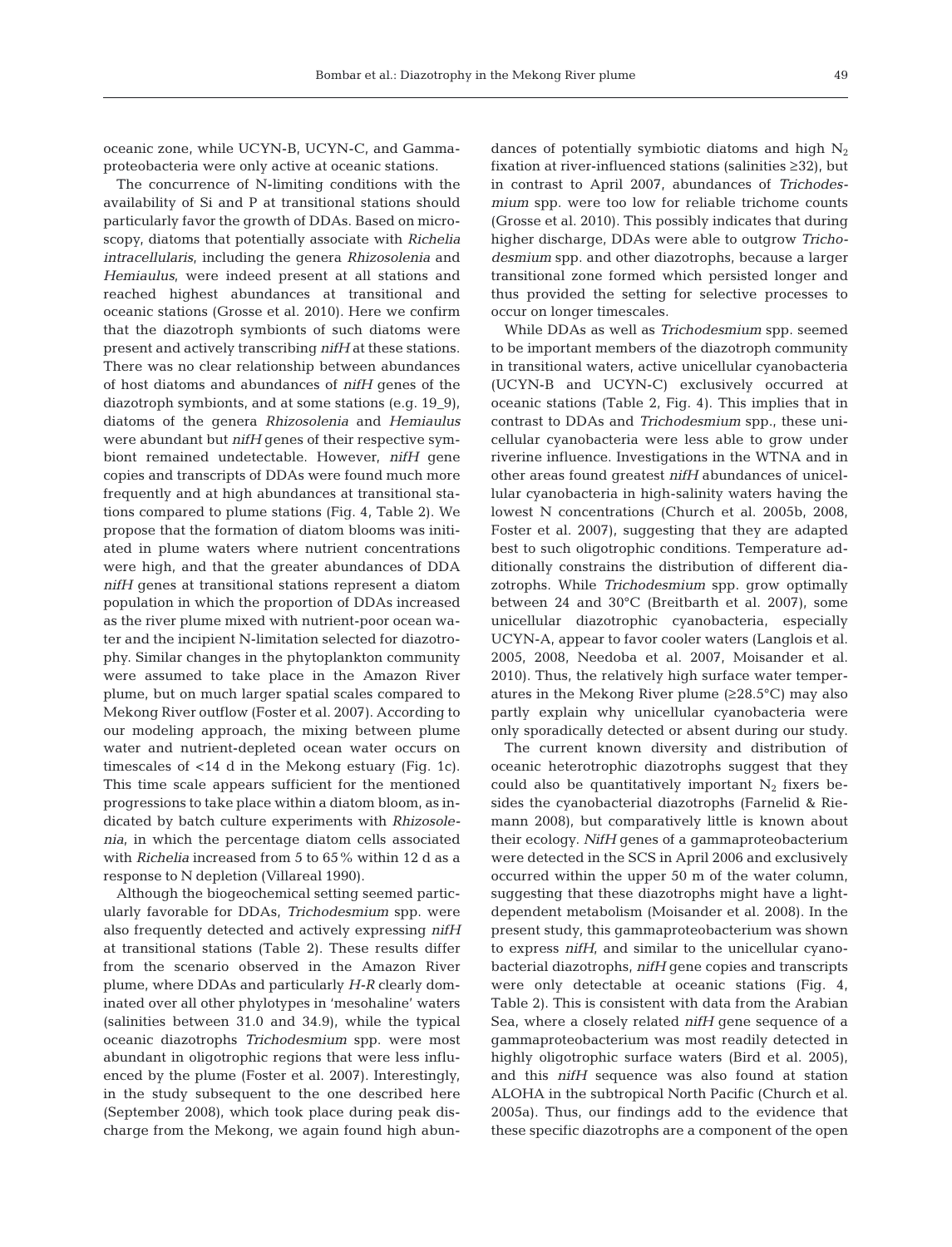ocean diazotroph community in tropical and subtropical latitudes.

By using cloning and sequencing techniques, proteobacterial *nifH* sequences were found in samples from almost all stations, and cluster III-like *nifH* sequences were recovered from samples representing plume and transitional stations. In accordance with the results from QPCR, a sequence which was most similar to the oceanic gammaproteobacterial sequence (EU052413, Moisander et al. 2008) was only found at oceanic Stn 12 (Fig. S1). Some samples appeared to contain cells that were flushed into the estuary attached to suspended particles, since we recovered proteobacterial and cluster III-like *nifH* sequences that were similar to sequences recovered from rice field soil or from the rhizosphere of cordgrass (Figs. S1 & S2). However, there were also many sequences presumably of marine origin, which were similar to sequences obtained from offshore waters of the SCS, the North Pacific, and the Red Sea. Whether some of these sequences represent active marine diazotrophs remains unclear. Possibly, the sequences related to strictly anaerobic diazotrophs (i.e. *Desulfovibrio* spp.) and other representatives of cluster III are derived from cells which reside in  $O_2$ reduced microenvironments within large suspended particles in the highly turbid, nutrient-rich waters off the Mekong River mouth. Proteobacterial and cluster III *nifH* sequences are often abundant in waters where there is no  $N_2$  fixation, and can also be present as contaminants in reagents. Thus, the significance of the cluster III and proteobacterial sequences other than those detected by quantitative RT-PCR is unclear.

#### **CONCLUSIONS**

We have presented data on the distribution and activity of diazotroph microorganisms in a coastal area of the SCS which was partly influenced by the Mekong River plume. Compared to the oligotrophic open ocean, biogeochemical conditions in estuaries and river plumes can vary on short time scales and can be spatially heterogeneous, making it difficult to study phytoplankton dynamics. According to the modeled propagation of the Mekong River plume in April 2007, we sampled the same water masses throughout our study, and thus obtained adequate data to describe the response of the diazotroph community to river inflow. Mixing between river and oceanic water resulted in a transitional zone that provided most favorable conditions for oceanic diazotrophs, and in particular for DDAs, with N:P ratios <16 and high Si availability. Within this zone, we found *Trichodesmium* spp. and *Richelia intracellularis* associated with *Rhizosolenia* and *Hemiaulus* to be highly active diazotrophs. In contrast, active unicellular cyanobacterial and a gammaproteobacterial phylotype appeared to be excluded from the river plume, possibly due to their preference for lower temperatures and their adaptation to offshore oligotrophy. Our findings shed light on a complex interplay between hydrography and geochemical processes in the Mekong estuary, which appears to result in diazotroph growth enhanced by P inputs, and in an unequal distribution of different marine diazotrophs. The mechanisms by which the N:P ratios decreased towards higher salinities remain speculative for now, but likely include desorption of P from suspended particles (Chase & Sayles 1980, Jordan et al. 2008) or denitrification in estuarine sediments (Seitzinger 1988). Such mechanisms could likely occur comparably in other tropical estuaries.

As the variety of ecological factors that control oceanic  $N_2$  fixation is revealed, regional and global ecosystem models can be further improved to allow for more realistic quantifications of diazotroph inputs, and for predictions of how environmental change will affect them. For the SCS, the construction of dams, increased fertilizer use, increased sewage loading, and mangrove destruction in the Mekong basin will affect sediment loads, freshwater discharge, nutrient fluxes, and nutrient ratios, and will therefore alter the structure and function of the pelagic ecosystem in the SCS which we are just beginning to understand. The SCS is the largest marginal sea in the world and is increasingly affected by human activities (Halpern et al. 2008). The ecosystem could therefore act as a model for studying how changes in land and water use affect tropical marine pelagic ecosystems.

*Acknowledgements*. We thank T. Pohlmann, R. Peinert, and the staff of the Institute of Oceanography in Nha Trang (ION) for their help in cruise organization; M. Ochiai, R. Beinart, M. Hogan, I. Hewson, R. Paerl, and E. Mondragon at UCSC for laboratory assistance and discussions; and S. Bench and M. Labrenz for bioinformatics assistance. Funding was provided by a grant from the German Science Foundation (Bo768/7-3) to M.V., a Gordon and Betty Moore Marine Investigator Award and a grant from the NSF Emerging Frontiers Program (Center for Microbial Oceanography: Research and Education, grant 0424599) to J.P.Z., and a scholarship from the German Academic Exchange Service (DAAD) to D.B.

#### LITERATURE CITED

- Backhaus J (1985) A three-dimensional model for the simulation of shelf sea dynamics. Ocean Dyn 38:165–187
- ► Bird C, Martinez Martinez J, O'Donnell AG, Wyman M (2005) Spatial distribution and transcriptional activity of an uncultured clade of planktonic diazotrophic γ-proteobacteria in the Arabian Sea. Appl Environ Microbiol 71:2079–2085 Bonnet S, Biegala IC, Dutrieux P, Slemons LO (2009) Nitrogen fixation in the western equatorial Pacific: rates, diazotrophic cyanobacterial size class distribution, and biogeo-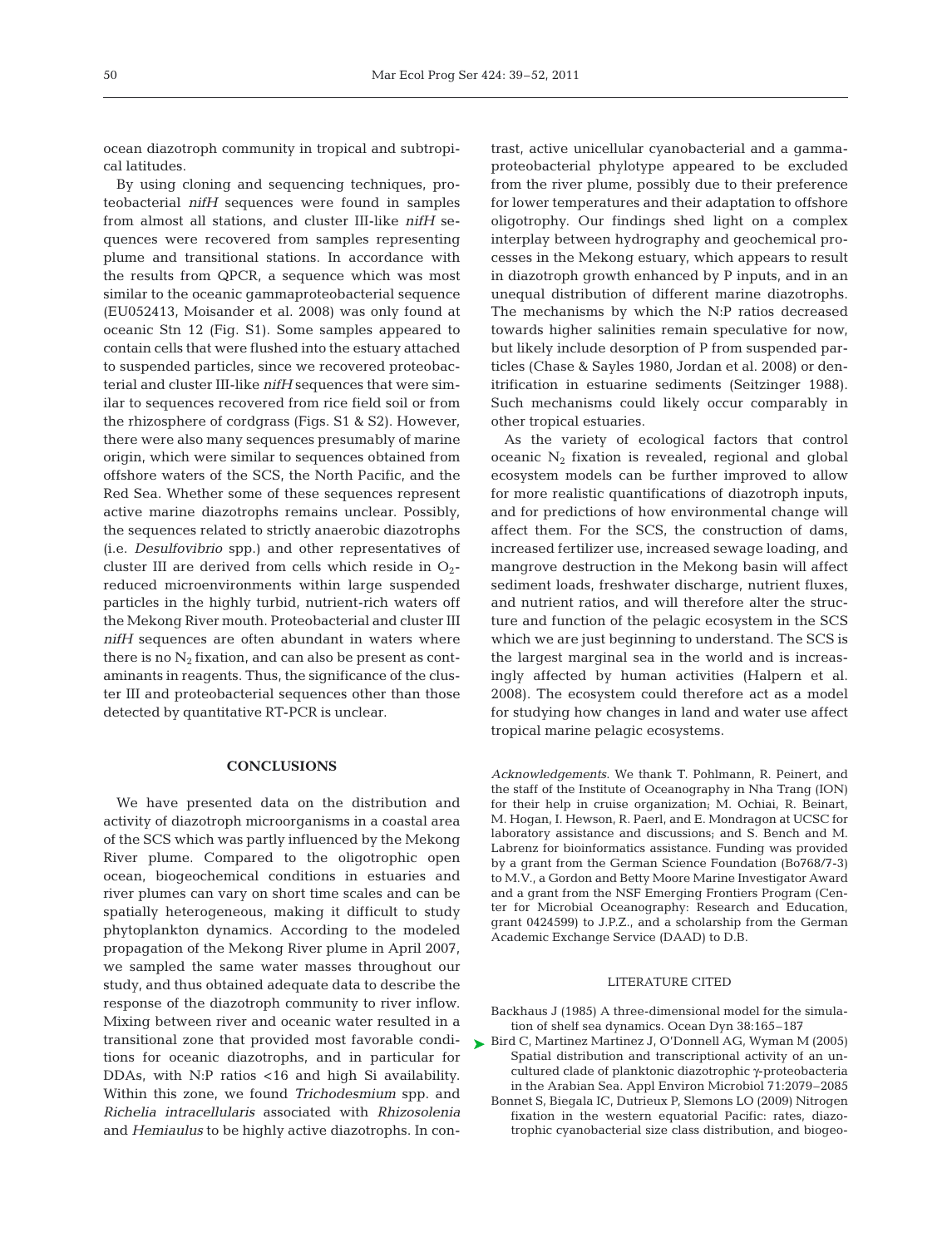chemical significance. Global Biogeochem Cycles 23: GB3012, doi:10.1029/2008GB003439

- Breitbarth E, Oschlies A, LaRoche J (2007) Physiological constraints on the global distribution of *Trichodesmium* effect of temperature on diazotrophy. Biogeosci 4:53–61 Brockmann CW, Dippner JW (1987) Tidal correction of hydrographic measurements. Dtsche Hydrogr Z 40:241–260
- ► Capone DG, Zehr JP, Paerl HW, Bergman B, Carpenter EJ (1997) *Trichodesmium*, a globally significant marine cyanobacterium. Science 276:1221–1229
- ► Capone DG, Burns JA, Montoya JP, Subramaniam A and others (2005) Nitrogen fixation by *Trichodesmium* spp.: an important source of new nitrogen to the tropical and subtropical North Atlantic Ocean. Global Biogeochem Cycles 19:1–17
- ► Carpenter EJ, Montoya JP, Burns J, Mulholland MR, Subramaniam A, Capone DG (1999) Extensive bloom of a N2-fixing diatom/cyanobacterial association in the tropical Atlantic Ocean. Mar Ecol Prog Ser 185:273–283
- Chan F, Marino RL, Howarth RW, Pace ML (2006) Ecological ➤ constraints on planktonic nitrogen fixation in saline estuaries. II. Grazing controls on cyanobacterial population dynamics. Mar Ecol Prog Ser 309:41–53
- ► Chase EM, Sayles FL (1980) Phosphorus in suspended sediments of the Amazon River. Estuar Coast Mar Sci 11: 383–391
- ► Church MJ, Short CM, Jenkins BD, Karl DM, Zehr JP (2005a) Temporal patterns of nitrogenase gene (*nifH*) expression in the oligotrophic North Pacific Ocean. Appl Environ Microbiol 71:5362–5370
- ► Church MJ, Jenkins BD, Karl DM, Zehr JP (2005b) Vertical distributions of nitrogen-fixing phylotypes at Stn ALOHA in the oligotrophic North Pacific Ocean. Aquat Microb Ecol 38:3–14
- Church MJ, Björkman KM, Karl DM, Saito MA, Zehr JP ➤ (2008) Regional distributions of nitrogen-fixing bacteria in the Pacific Ocean. Limnol Oceanogr 53:63–77
- ► Ewing B, Hillier L, Wendl MC, Green P (1998) Base-calling of automated sequencer traces using Phred. I. Accuracy assessment. Genome Res 8:175–185
	- Farnelid H, Riemann L (2008) Heterotrophic  $N_2$ -fixing bacteria: overlooked in the marine nitrogen cycle? In: Couto GN (ed) Nitrogen fixation research progress. Nova Science Publishers, New York, NY, p 409–423
- Foster RA, Zehr JP (2006) Characterization of diatom– ➤ cyanobacteria symbioses on the basis of *nifH, hetR* and 16S rRNA sequences. Environ Microbiol 8:1913–1925
- ▶ Foster RA, Subramaniam A, Mahaffey C, Carpenter EJ, Capone DG, Zehr JP (2007) Influence of the Amazon River plume on distributions of free-living and symbiotic cyanobacteria in the western tropical North Atlantic Ocean. Limnol Oceanogr 52:517–532
	- Foster RA, Paytan A, Zehr JP (2009) Seasonality of  $N_2$  fixation and *nifH* gene diversity in the Gulf of Aqaba (Red Sea). Limnol Oceanogr 54:219–233
	- Goldman JC, Glibert PM (1983) Kinetics of inorganic nitrogen uptake by phytoplankton. In: Carpenter EJ, Capone DG (eds) Nitrogen in the marine environment. Academic Press, New York, NY, p 233–274
	- Grasshoff K, Ehrhardt M, Kremling K (1983) Methods of seawater analysis. Verlag Chemie, Weinheim
- ► Grosse J, Bombar D, Hai ND, Lam NN, Voss M (2010) The Mekong River plume fuels nitrogen fixation and determines phytoplankton species distribution in the South China Sea during low- and high-discharge season. Limnol Oceanogr 55:1668–1680
- ► Gruber N, Galloway JN (2008) An Earth-system perspective

of the global nitrogen cycle. Nature 451:293–296

- ► Halpern BS, Walbridge S, Selkoe KA, Kappel CV and others (2008) A global map of human impact on marine ecosystems. Science 319:948–952
	- Hein H, Karfeld B, Pohlmann T (2007) Mekong water dispersion: measurements and consequences for the hydrodynamical modeling. J Water Res Environ Eng (Spec Issue Aug 2007):21–28
- ► Howarth RW (1988) Nutrient limitation of net primary production in marine ecosystems. Annu Rev Ecol Syst 19:89–110
- ► Janson S, Wouters J, Bergman B, Carpenter EJ (1999) Host specificity in the *Richelia*-diatom symbiosis revealed by *hetR* gene sequence analysis. Environ Microbiol 1: 431–438
- Jordan TE, Cornwell JC, Boynton WR, Anderson JT (2008) Changes in phosphorus biogeochemistry along an estuarine salinity gradient: the iron conveyer belt. Limnol Oceanogr 53:172–184 ➤
- ► Karl DM, Michaels B, Bergman B, Capone DG and others (2002) Dinitrogen fixation in the world's oceans. Biogeochemistry 57:47–98
	- Kimura M (1983) The neutral theory of molecular evolution. Cambridge University Press, Cambridge, and New York, NY
- ► Kustka A, Carpenter EJ, Sañudo-Wilhelmy SA (2002) Iron and marine nitrogen fixation: progress and future directions. Res Microbiol 153:255–262
- ► Langlois RJ, LaRoche J, Raab PA (2005) Diazotrophic diversity and distribution in the tropical and subtropical Atlantic Ocean. Appl Environ Microbiol 71:7910–7919
- ► Langlois RJ, Hümmer D, LaRoche J (2008) Abundances and distributions of the dominant *nifH* phylotypes in the Northern Atlantic Ocean. Appl Environ Microbiol 74: 1922–1931
- ► LaRoche J, Breitbarth E (2005) Importance of the diazotrophs as a source of new nitrogen in the ocean. J Sea Res 53: 67–91
- ► Le TVH, Nguyen HN, Wolanski E, Tran TC, Haruyama S (2007) The combined impact on the flooding in Vietnam's Mekong River delta of local man-made structures, sea level rise, and dams upstream in the river catchment. Estuar Coast Shelf Sci 71:110–116
- ► Lovell CR, Piceno YM, Quattro JM, Bagwell CE (2000) Molecular analysis of diazotroph diversity in the rhizosphere of the smooth cordgrass, *Spartina alterniflora.* Appl Environ Microbiol 66:3814–3822
- ► Ludwig W, Strunk O, Westram R, Richter L and others (2004) ARB: a software environment for sequence data. Nucleic Acids Res 32:1363–1371
- ► Marino R, Chan F, Howarth RW, Pace M, Likens GE (2002) Ecological and biogeochemical interactions constrain planktonic nitrogen fixation in estuaries. Ecosystems 5: 0719–0725 doi:
- ► Mills MM, Ridame C, Davey M, LaRoche J, Geider RJ (2004) Iron and phosphorus co-limit nitrogen fixation in the eastern tropical North Atlantic. Nature 429:292–294
- Moisander PH, Hench JL, Kononen K, Paerl HW (2002) Small-➤ scale shear effects on heterocystous cyanobacteria. Limnol Oceanogr 47:108–119
- ► Moisander PH, Beinart RA, Voss M, Zehr JP (2008) Diversity and abundance of diazotrophic microorganisms in the South China Sea during intermonsoon. ISME J 2: 954–967
- ► Moisander PH, Beinart RA, Hewson I, White AE and others (2010) Unicellular cyanobacterial distributions broaden the oceanic  $N_2$  fixation domain. Science 327:1512-1514
- ► Montoya JP, Voss M, Kähler P, Capone DG (1996) A simple,